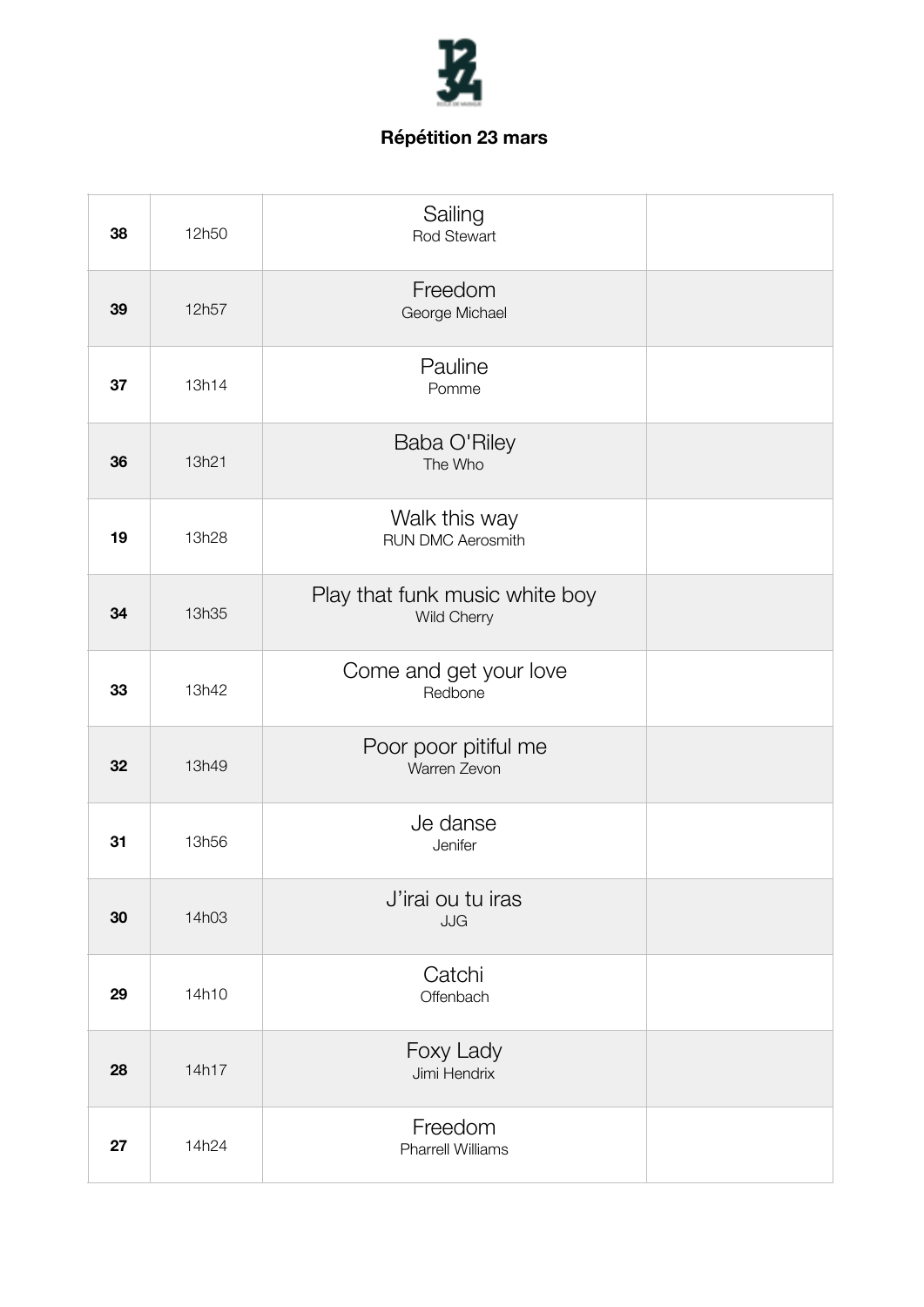

| 26 | 14h31 | Les fleurs<br>Clara Luciani                 |  |
|----|-------|---------------------------------------------|--|
| 3  | 14h38 | Waltz #2<br><b>Elliot Smith</b>             |  |
| 24 | 14h45 | Danielle Nicole Band<br>Wolf Den            |  |
| 23 | 14h52 | London Calling<br>The Clash                 |  |
| 22 | 14h59 | Man i feel like a woman<br>Shaina Twaine    |  |
| 21 | 15h06 | Comment te dire adieu<br>Françoise Hardy    |  |
|    |       |                                             |  |
|    |       | <b>PAUSE 20'</b>                            |  |
| 20 | 15h33 | Wake me up when september ends<br>Green Day |  |
| 35 | 15h40 | <b>Stana</b><br>Mark it zéro                |  |
| 18 | 15h47 | Tandem<br>Vanessa Paradis                   |  |
| 17 | 15h54 | Je veux tes yeux<br>Angèle                  |  |
| 16 | 16h01 | Golden baby<br>Coeur de pirate              |  |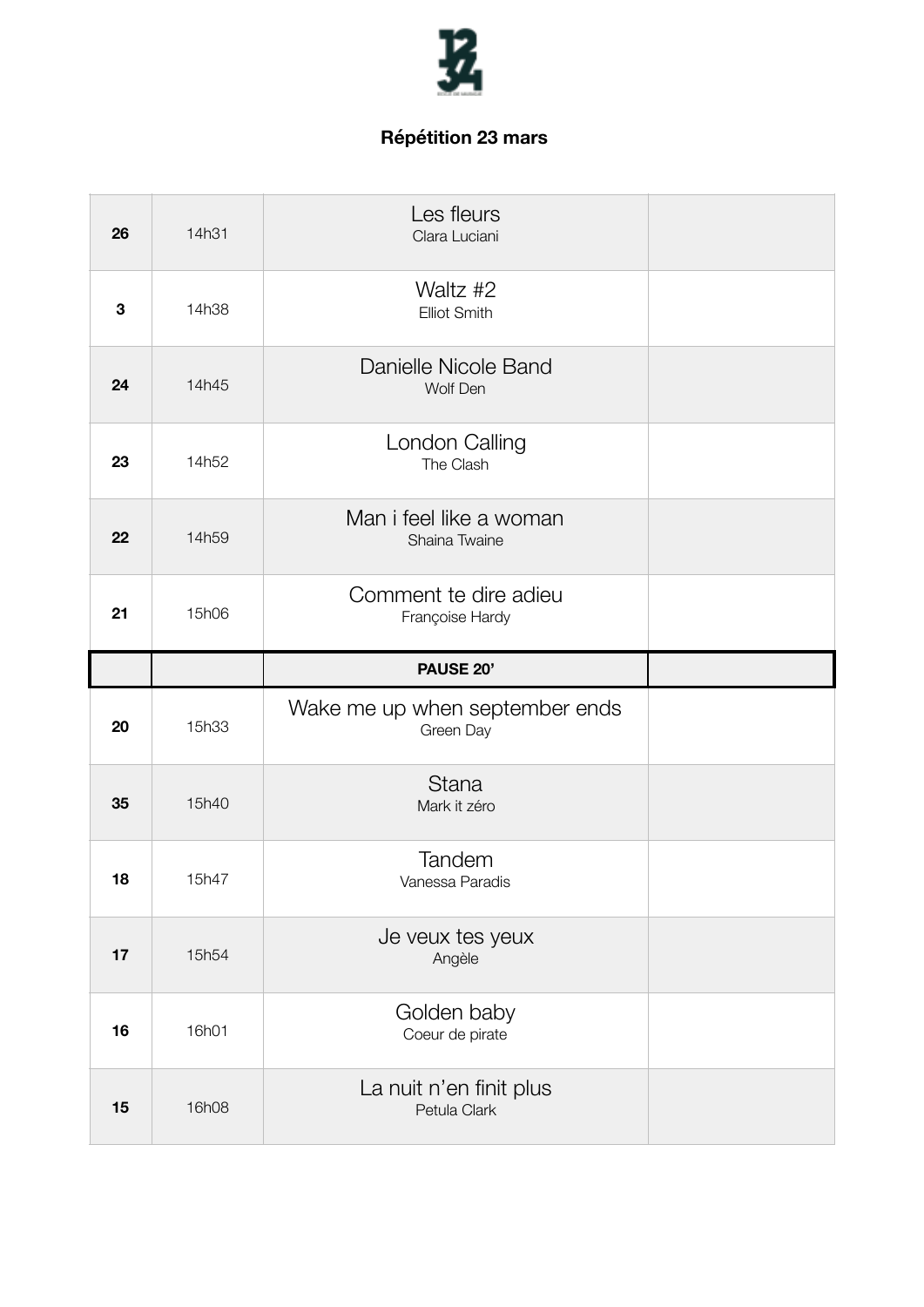

| 14                      | 16h15 | The sky is a neighborhood<br>Foo Fighters         |  |
|-------------------------|-------|---------------------------------------------------|--|
| 13                      | 16h22 | Mon homonyme<br>Aldebert                          |  |
| 12                      | 16h29 | Love & Hate<br>Michael Kiwanuka                   |  |
| 11                      | 16h36 | Vertigo<br>U2                                     |  |
| 10                      | 16h43 | Ain't Nobody<br>Chaka Khan                        |  |
| 9                       | 16h50 | These boots are made for walkin'<br>Nancy Sinatra |  |
| 8                       | 16h57 | Sunny<br>Bobby Hebb                               |  |
| $\overline{7}$          | 17h04 | Boulevard of broken dreams<br>Green day           |  |
| 6                       | 17h11 | La vie en rose<br><b>Edith Piaf</b>               |  |
| $5\phantom{1}$          | 17h18 | While my guitar gently weeps<br>The Beatles       |  |
| $\overline{\mathbf{4}}$ | 17h25 | Rehab<br>Amy Winehouse                            |  |
| 25                      | 17h32 | Sway<br>Dean Martin                               |  |
| $\overline{2}$          | 17h39 | Good vibrations<br>Beach Boys                     |  |